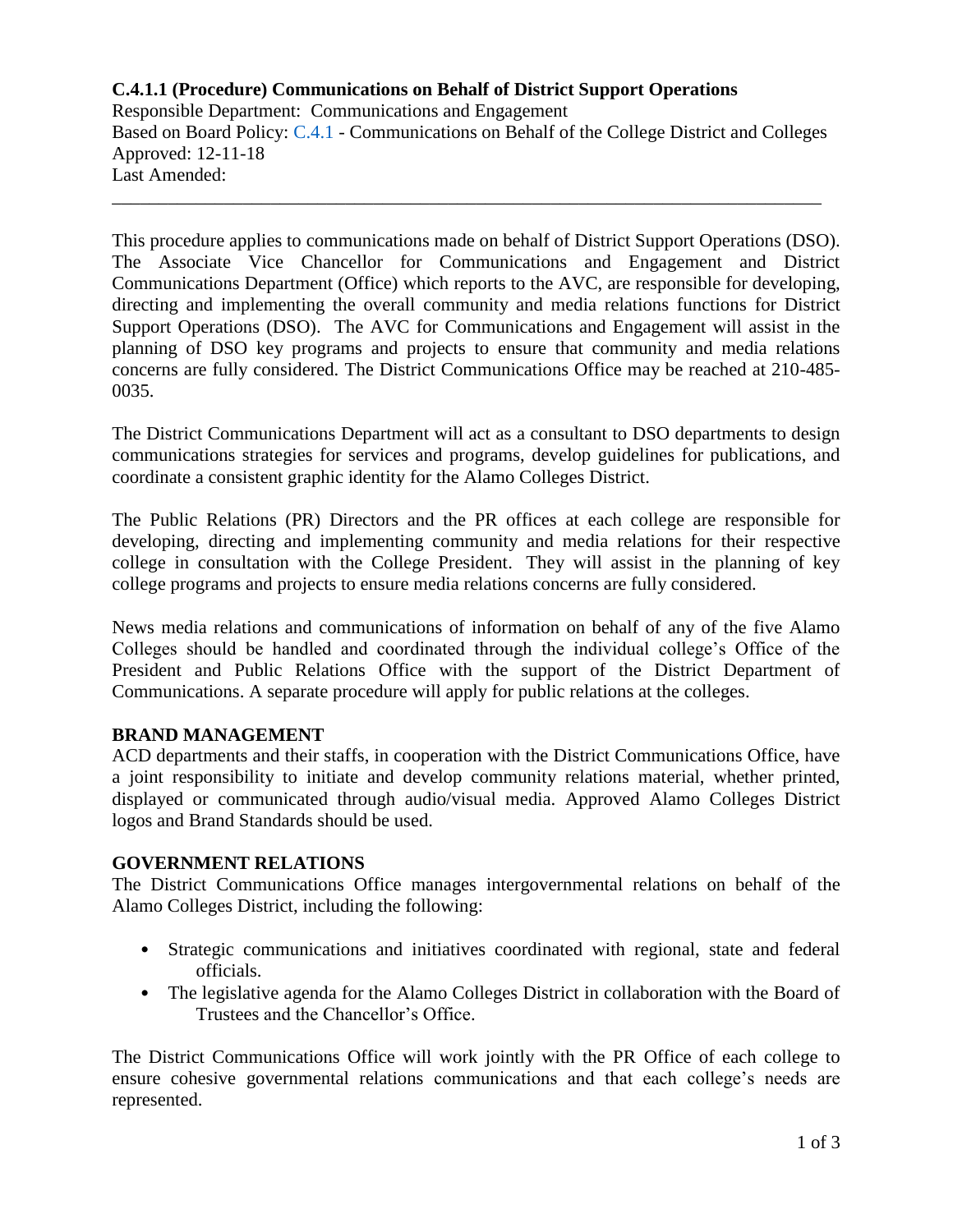# **C.4.1.1 (Procedure) Communications on Behalf of District Support Operations**

Responsible Department: Communications and Engagement Based on Board Policy: [C.4.1](https://www.alamo.edu/siteassets/district/about-us/leadership/board-of-trustees/policies-pdfs/section-c/c.4.1-policy.pdf) - Communications on Behalf of the College District and Colleges Approved: 12-11-18 Last Amended:

\_\_\_\_\_\_\_\_\_\_\_\_\_\_\_\_\_\_\_\_\_\_\_\_\_\_\_\_\_\_\_\_\_\_\_\_\_\_\_\_\_\_\_\_\_\_\_\_\_\_\_\_\_\_\_\_\_\_\_\_\_\_\_\_\_\_\_\_\_\_\_\_\_\_\_\_

## **CONTACT WITH THE NEWS MEDIA & STUDENT MEDIA**

When questions to the College District arise from the external news media or the student news media, a reasonable effort should be made to answer or address them in a timely manner generally within the business day **and according to the following levels of responsibility**:

- **Members of the Board Trustees** will provide information on policy issues.
- **The Chancellor** will provide information on operational issues of the institution.
- **Vice Chancellors and Associate Vice Chancellors** will provide information on the planning, direction, effect, and status of policies and programs or events within their areas of responsibilities.
- **Project or Initiative Leads** will provide information concerning the individual projects and services within their areas of responsibility, as designated by a Vice Chancellor.

DSO employees must direct all news media requests regarding District decisions, policies, programs, initiatives, projects or events to the District Communications Office. This does not prohibit the expression of opinions to the news media by employees, in their capacities as individuals or private citizens. Employees may initiate or respond to media requests regarding their research, teaching, scholarship or professional expertise or matters of public concern.

## **PRESS RELEASES**

All news releases issued on behalf of the Alamo Colleges District DSO shall be channeled through the District Communications Office. This allows all releases to follow a consistent format and makes it possible for a central file for all releases. This also keeps the District Communications Office better informed of newsworthy activities in all departments.

## **CATASTROPHIC EVENTS**

All DSO administrators will keep the District Communications Office informed of events and activities that may threaten public health and safety.

The District Communications Office and the respective college PR Offices will collaborate as necessary on all catastrophic events. The AVC for Communications and Engagement or another spokesperson will be identified to respond to all media inquiries about the event. Having a single spokesperson on behalf of the College District will prevent conflicting, incomplete and inaccurate information from being released.

Every effort will be made to respond quickly to the news media and provide correct and realistic facts about the catastrophic event. In the event of a natural or technological disaster or emergency, the Emergency Management Plan and procedures shall take precedence over this procedure as to catastrophic events.